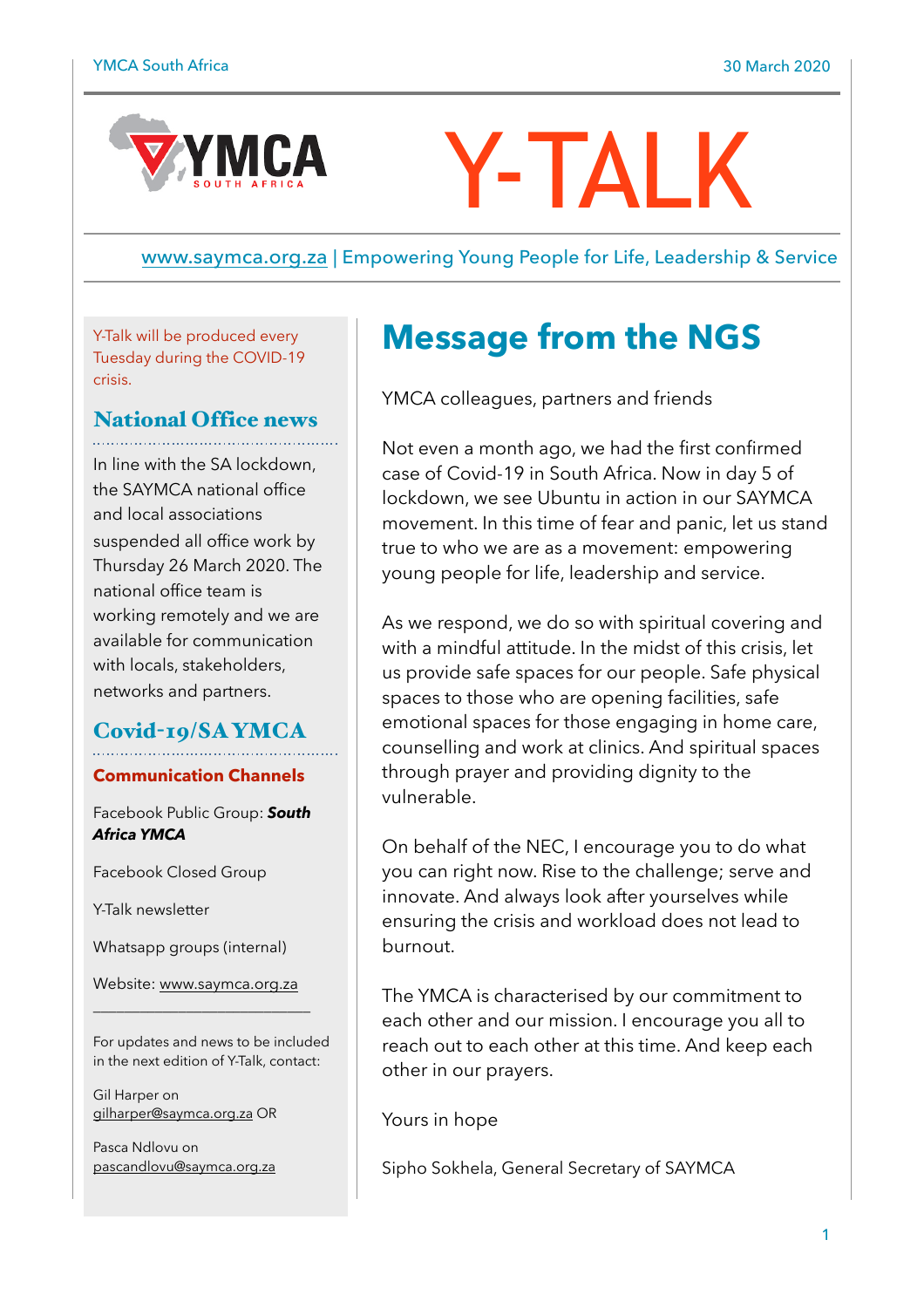

# **Church Leaders Response to Covid-19**

The SAYMCA is part of an ecumenical Covid-19 disaster response initiative. Coordinated through and based at the KZNCC, our NGS Sipho Sokhela is part of the 10-leader coordinating committee that is driving this.

The initiative covers different aspects of need from relief to care. As this is evolving, there is already support from churches and individuals. Of note, was the prayer on the eve of the lockdown. The Premier of KZN Sihle Zikalala attended the event and joined in the discussions and prayer.

Sipho led the proceedings, calling for strength and health for our people and wisdom for our leaders, the Premier and President in particular. We ask that you keep Sipho and the team in prayer.



Still Empowering Young People for Life, Leadership & Service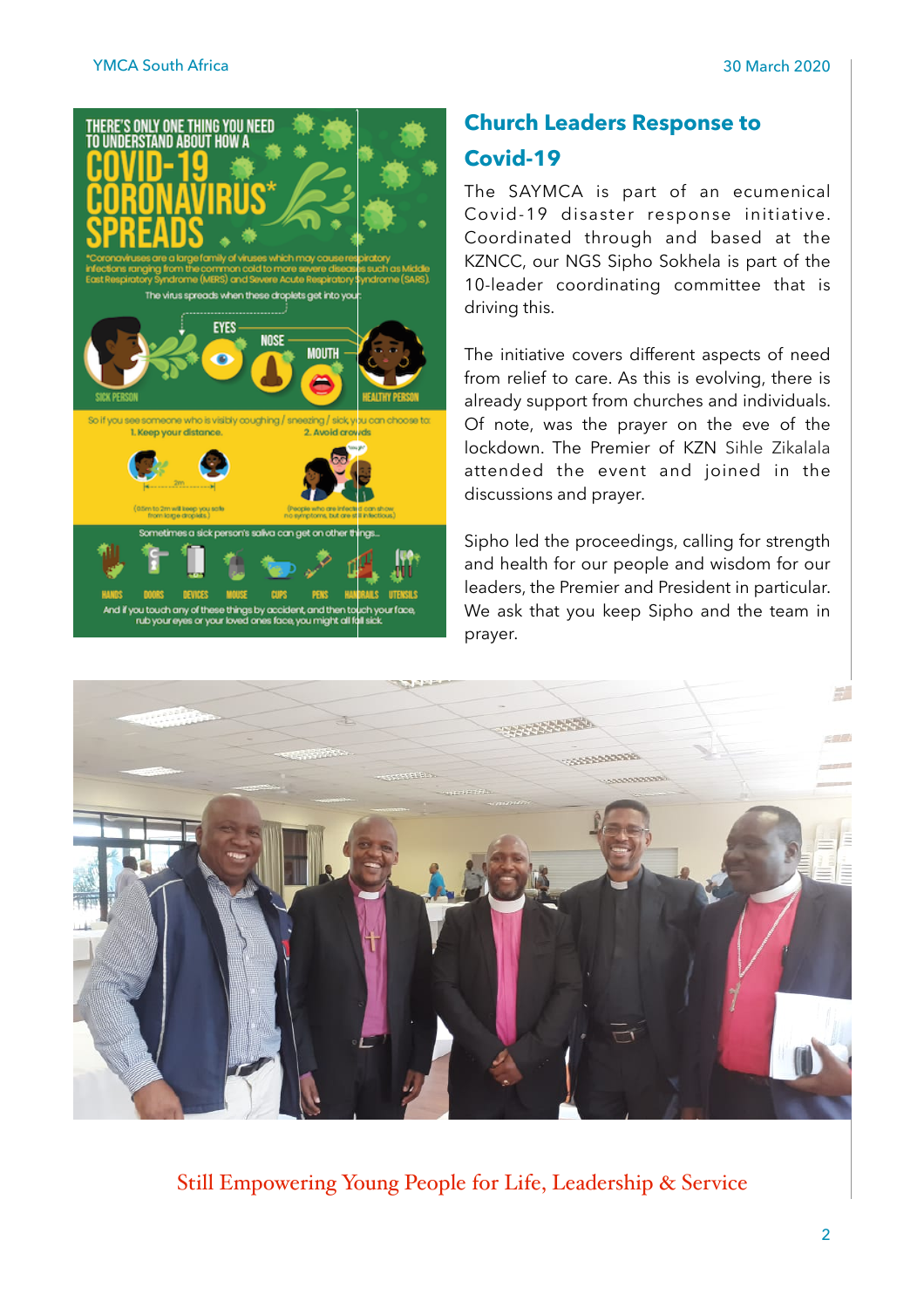# **Local YMCA response to the Covid-19 pandemic**

#### **Homeless Shelters**

Homeless people need urgent assistance now during the coronavirus crisis. With lockdown, they are even more vulnerable in many ways: shelter, underlying illnesses and HIV needs, health, food, protection from violence, cleanliness. They are high risk for contracting and passing on the virus, and for surviving the crisis.

**Soweto YMCA** and **Durban YMCA** have made the YMCA facilities open to shelter the homeless in the nearby areas. They have worked tirelessly with municipalities and relevant stakeholders. They are also within a network of other organisations doing this, and are determining how to address the many and varied needs of these street people. **PMB YMCA** has worked with the city and stakeholders to ensure shelter for the youth who regularly attend the YMCA, as part of the city-wide response to shelter all street people in the area. The YMCA is involved in food distribution at the homeless shelter centre.

#### **Frontliners in the Community**

In **Cape Flats YMCA,** there are 52 homebased care workers still serving the local community. They continue to see to the health needs of the vulnerable in the area. They are now attending to 500 more people and have taken on the task of delivering chronic medications from the clinics to the homes. This ensures that those who are in vulnerable economic and health positions are able to stay at home during this period.

Counsellors attached to the **Cape Flats YMCA** are continuing their work at the clinics and day hospitals which is about counselling related to wellness testing for diabetes, high blood pressure, HIV and another needs. They are also now assisting at the Cape Flats YMCA office, sorting out medicine packages.

**At Athlone YMCA** there are 101 Community Health Workers (CHW) who are now working hand in glove with the local Day Clinic by screening patients before they enter the facilities. The Athlone YMCA Professional Nurses and Enrolled Nurses manage the daily activities of the CHW, and coordinate other health programmes which are still running.

In **Ravensmead YMCA**, the General Secretary is part of the ministers fraternal that is working tirelessly to ensure that vulnerable community members are being cared for with food, medical support and spiritual counselling.

**Student YMCA UCT** has allowed 3 International students who were unable to leave the country, to stay in their hostel, in quarantine, until the lockdown is over.